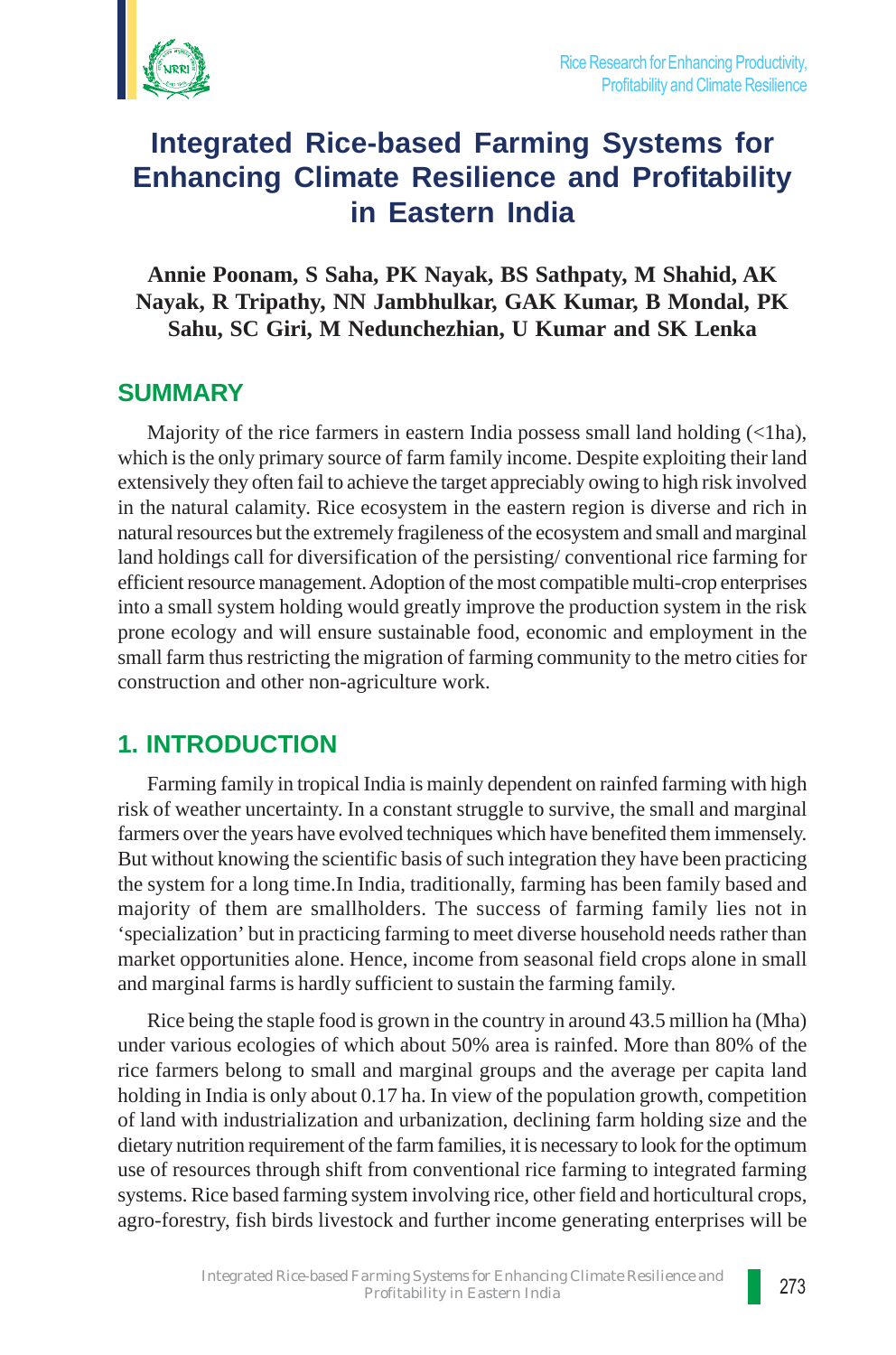

the right approach in this respect and will be more relevant in the risk prone rainfed ecologies which are mostly located in the eastern part of the country. Because of reducing per capita availability of land in India, there is no further scope for horizontal expansion of land for increased food production. Hence, the best possible allocation of resources and their intelligent management is important to reduce the risk related to land sustainability. Integrated farming system is the potential approach and powerful tool for management of vast natural and human resources in developing countries including India to meet the various objectives of, competitiveness, food security, poverty reduction and sustainability of small and marginal farmers.

Rice farmers in eastern part of India generally work in various risk prone environments leading to low rice productivity. Available resources for modest increment is due to lack of appropriate understanding of interaction and linkages between the components under traditional rice farming system; manpower is underutilized for employment and hence, rice growers are economically poor. Integrated farming system (IFS) has been advocated as one of the tool for harmonious use of inputs and their compounded response to make the agriculture in the region profitable and sustainable.

The Indian economy is predominantly based on agriculture, which is facing a serious challenge in terms of the sustainability and profitability of farming due to the declining trend in size of land holding. The average size of the landholding has declined to 1.1 ha during 2010-11 from 2.28 ha in 1970- 71. If this trend continues, the average size of holding in India would be mere 0.68 ha in 2020, and would be further reduced to 0.32 ha in 2030 (Agriculture Census 2010). As per estimates, more than 95% of the holdings will be under the category of small and marginal holders in 2050. Hence, it is necessary to develop strategies and agricultural technologies that enable adequate employment and income generation, especially for small and marginal farmers who constitute more than eighty per cent of the farming community.

Under the gradual shrinking of land holding, it is needed to integrate land based enterprises like minor livestocks, field and horticultural crops, etc. within the biophysical and socio-economic environment of the farmers to make farming more profitable (Behera et al. 2004). In addition, the dependence upon a few crops in combination with a high biotic and abiotic risk of crop failure exposes the farmers to a high degree of variability with respect to yield and income and therefore risks (Ashby 2001). Further, few authors indicated that commercial farming systems are a threat to the environment through a loss of genetic diversity and the possible negative impacts of these systems and their associated inputs.

It becomes difficult for the small and marginal farmers to sustain with the single farm enterprise unless resorting to integrated farming systems (IFS) for the generation of adequate income and year round employment within their small farms (Mahapatra 1992). Decreasing land-man ratio, poor socio-economic condition of farmers, vagaries of monsoon, new risks from environmental deterioration, population pressure and rapidly changing agricultural input and output markets through globalization, high degree of vulnerability in the rural area proved to be not sustained farmer's livelihood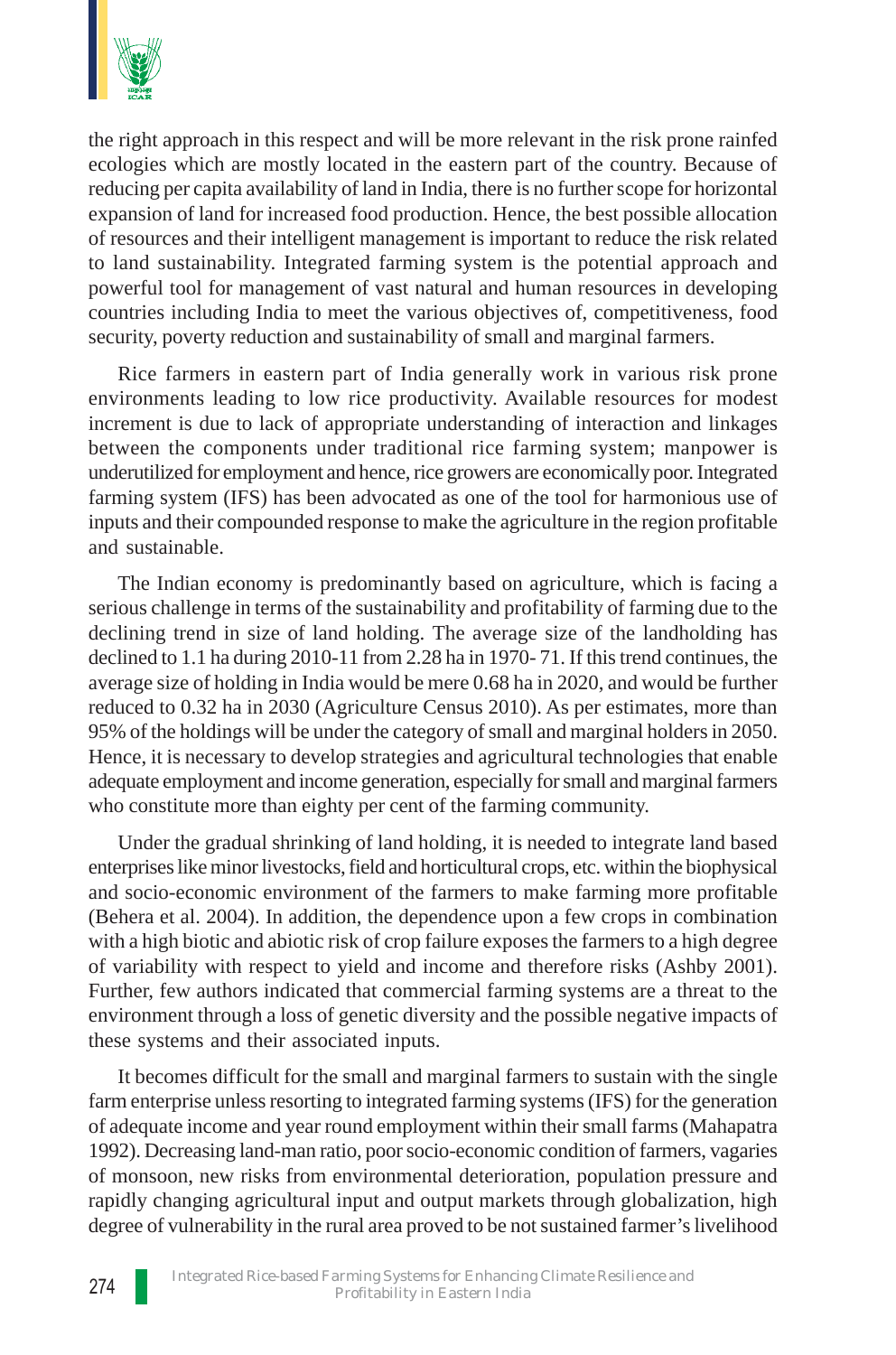

mainly when they are solely dependent on traditional agriculture on their small piece of lands. Therefore, agriculture diversification is utmost important for improving their livelihood and reducing vulnerability.

### *1.1. Integrated farming system-a promising approach*

Integrated farming system is the potential approach and powerful tool for management of vast natural and human resources in developing countries, including India to meet the multiple objectives of poverty reduction, food security, competitiveness and sustainability of small and marginal farmers' livelihood. The approach aims at increasing income and employment from small-holding integrating various farm enterprises and recycling crop residues and by-products within the farm itself (Behera and Mahapatra 1999; Singh etal. 2006). Under the gradual shrinking of land holding, it is necessary to integrate land-based enterprises such as dairy, fishery, poultry, duckery, apiary, field crops, vegetable crops and fruit crops within the biophysical and socio-economic environment of the farmers to make farming more profitable and dependable (Beheraetal.2004).Integrated farming systems are often less risky, because if managed efficiently, they benefit from synergisms among the enterprises, leading to diversity in produce and environmental soundness (Pullin 1998).

The objective of this Chapter is to analyze the traditionally practiced farming systems nationally /internationally and how the progress has been made in terms of different improved models/cropping systems for sustainable, food, nutrition, employment generation and income of the small and marginal rice growers in diverse agro-ecological situations.

# **2. STATUS OF RESEARCH/KNOWLEDGE**

The cultivation of almost 90% of the world's rice crops in irrigated, rainfed and deep-water systems equivalent to about 134 million hectares offers a suitable environment for fish and other aquatic organisms.The different integrations of rice and fish farming–either on the same plot, on adjacent plots where by-products of one system are used as inputs on the other, or consecutively – are all variations of production systems that aim to increase the productivity of water, land and associated resources while contributing to increased fish production. The integration can be more or less complete depending on the general layout of the irrigated rice plots and fishponds.

Asia accounted for about 90% of 672 Mt of rice produced in the world as of 2010 (FAO 2012). Rice farming in Asia used to be characterized by small scale, labourintensiveness and on-site recycling of green and animal manures. Although rice farming is still labour-intensive in remote areas of Asian developing countries, it has rapidly been mechanized and agrochemicals- intensive in the name of agricultural modernization and green revolution. In fact, the so-called green revolution has largely resulted from industrial monoculture, genetically modified crops and the excess use of agrochemicals, which caused agricultural land degradation globally. Furuno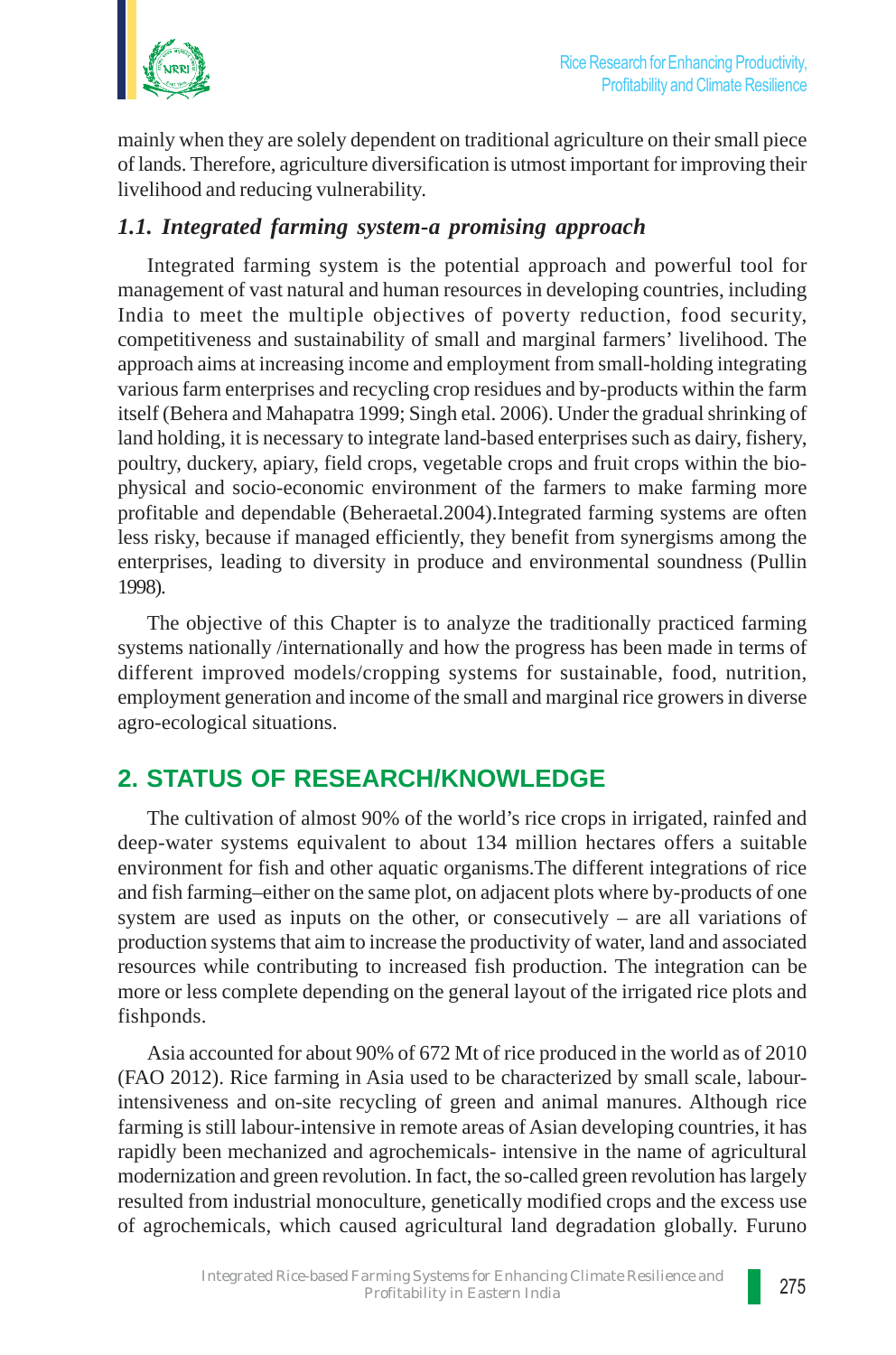

(2001)formulated the idea of systematically integrating rice with ducks, based on the notion that two products highly complementary to each other can be jointly produced. In the integrated rice–duck farming (IRDF) system, rice paddies provide food (weeds and pests) for ducks, and ducks play a role in fertilizing rice plants.Integrated farming systems are effectively systems that have traditionally been undertaken by farmers in countries that include Indonesia, China, Malaysia, Vietnam, Rwanda and Thailand (Praphan 2001). However, in many countries these traditional systems have been replaced by the establishment of commercial cash and staple crop production systems that have been promoted by governments (Ruaysoongnern and Suphanchaimart 2001).

As regards the general scale of rice–fish culture, China is the main producer with an area of about 1.3 Mha of rice fields with different forms of fish culture, which produced 1.2 Mt of fish and other aquatic animals in 2010. Other countries reporting their rice–fish production to FAO include Indonesia (92000 t in 2010), Egypt (29 000 t in 2010), Thailand (21000 t in 2008), the Philippines (150 t in 2010) and Nepal (45 t in 2010). Trends observed in China show that fish production from rice fields has increased thirteen fold in the last two decades, and rice–fish culture is now one of the most important aquaculture systems in China, making a significant contribution to rural livelihoods and food security.

Rice–fish farming is being tried and practiced in other countries and continents although to a lesser extent. Apart from Asia, activities have been reported from, among others, Brazil, Egypt, Guyana, Haiti, Hungary, Iran (Islamic Republic of), Italy, Madagascar, Malawi, Nigeria, Panama, Peru, Senegal, Suriname, the United States of America, Zambia, and several countries in the Central Asia and Caucasus region.Ricefish systems are practiced in China, Egypt, India, Indonesia, Thailand, Vietnam, Philippines, Bangladesh and Malaysia. The rice-fish systems are important in these areas because they provide food security, reduce the impact of agriculture on the environment, and may be less affected than conventional systems by climate change. Integrated rice-fish production can optimize resource utilization through the complementary use of land and water. This practice also improves diversification, intensification, productivity, profitability, and sustainability of the rice agro-ecosystem.

In eastern India about 70% of farmer community comes under the marginal and small farmer category (GOI 2009). Farmers under these categories are economically poor and work in diverse risk prone environments. The income from rainfed rice crop and other seasonal field crops on small and marginal farms is hardly sufficient to sustain their family. Integrated farming system (IFS) has been advocated as one of the tool for harmonious use of inputs and their compounded response to make the agriculture in the region profitable and sustainable. Integrated farming systems aim at an appropriate combination of farm enterprises like field crops, dairy, piggery, poultry, apiculture, goatery, mushroom cultivation etc. for a productive, profitable and sustainable agriculture. IFS interact appropriately with the environment without dislocating the ecological and socio-economic balance on one hand and attempt to meet the farmers need on the other. Thus, IFS is a reliable way of obtaining high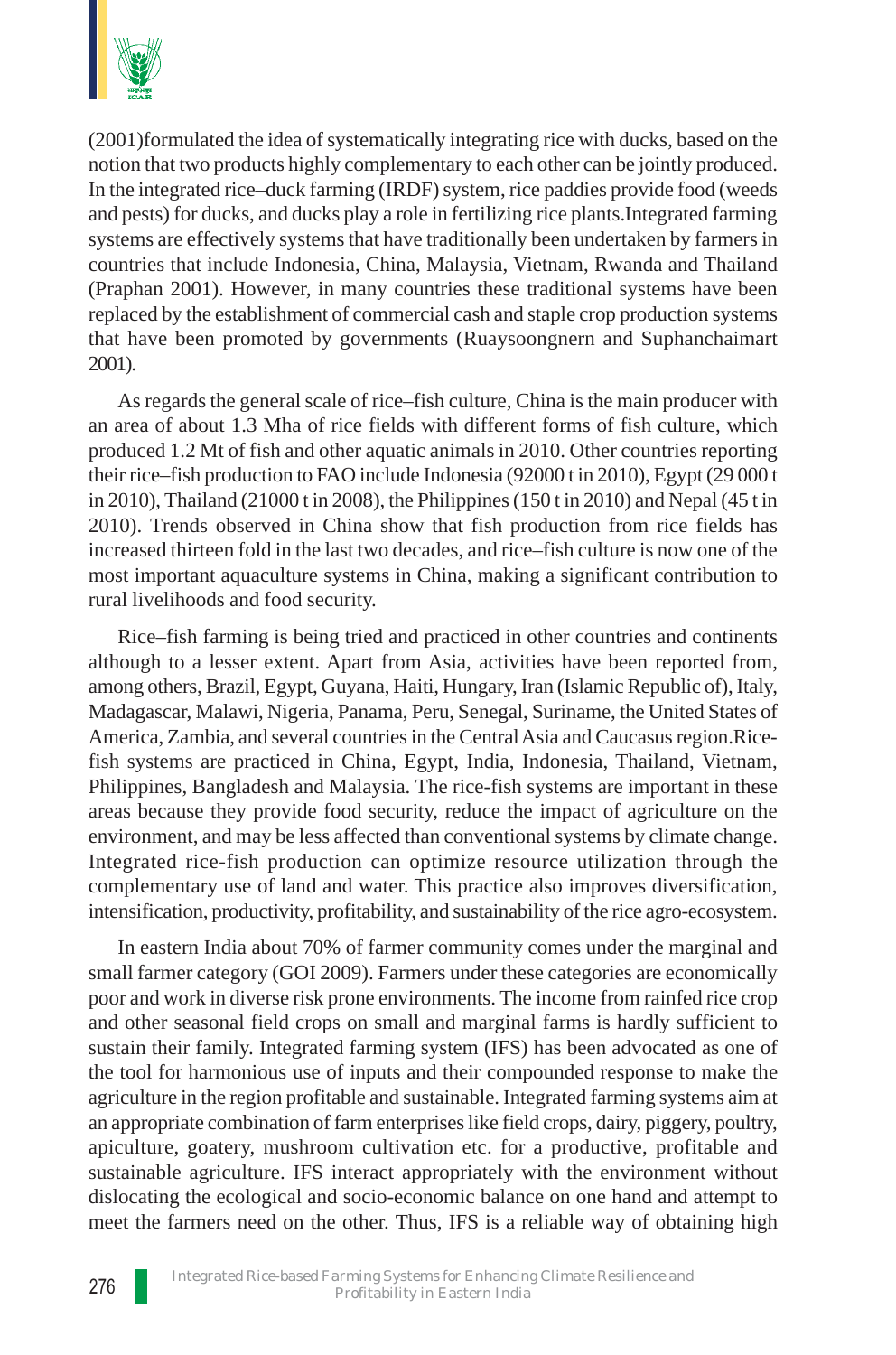

productivity with substantial nutrient economy in combination with maximum compatibility and replenishment of organic matter by way of effective recycling of organic residues/ wastes etc. obtained through integration of various land based enterprises (Gill et al. 2010; Sanjeev et al. 2011) An experiment on paddy cum fish culture was started in west Bengal in 1945 in an area of 691.16 acres adjoining the paddy fields and it was remarkably noted that the growth of tank fishes was slower than those liberated in the paddy fields. The then rice committee of FAO in 1948 strongly advocated the practice of fish culture in the rice field for increased production of rice. The farmers of the north-eastern part of India, which includes seven states viz. Assam, Arunachal Pradesh, Nagaland, Meghalaya, Mizoram, Manipur and Tripura cultivate rice as their staple food and a fish crop is traditionally raised only from the paddies of rainfed lowlands (both shallow and deepwater). Traditional rice-fish production systems have an important socioeconomic part in the life of the farmers and fishers in the region. The practice of integrated farming system recorded higher mean average net return (Rs. 3,06,875), gross return (Rs. 3,88,375) and benefit cost ratio (4.58) over farmers practice.employment generation in the farming system under Integrated farming system was 193 days in a year from the Bellari district of Karnataka (Yogeesh et al.2016).Integration of various agricultural enterprises *viz*.,cropping, animal husbandry, fishery, forestry etc. not onlysupplement the income of the farmers but also help inincreasing the family labor employment through out the year (Jayanthi2002).

### *2.1. Improved integrated rice –fish farming system*

Eastern India, in particular with about 5.6 m ha irrigated area and 14.6m ha rainfed lowlands of the total 26.58 m ha rice area, offers high potential for rice-fish farming system, especially in view of the resources, food habits and socio-economic needs of the people. Rice-fish farming system with higher water and land productivity and employment opportunities can ensure food, nutrition and livelihood security for the farming communities, particularly for the largest groups of small and marginal farmers. Rice-fish culture systems can be mixed or concurrent, sequential or rotational. However, the techniques differ based on the physical, biological and socio-economic profiles of the target agro-ecosystem.

**2.1.1. Model I: Rice–fish–livestock-horticulture based farming system for rainfed lowland areas:** In order to improve and stabilize farm productivity and income from rainfed water logged lowland areas, national Rice Research Institute, Cuttack has developed an adoptable technology of rice-fish diversified farming system. Farm size may vary from minimum of about one acre to one hectare or more. Field design includes wide bunds (Dykes) all around, a pond refuge connected with trenches on two sides(water harvesting come fish refuge system) and guarded outlet. The approximate area allotments will be, 20 % for bunds, 13 % for pond refuge and trenches and rest 67 % for main field. The pond refuge measures 10 m wideand 1.75m deep constructed in the lower end of the field. The two side trenches of 3 m width and average 1 m depth have gentle(0.5%) bed slope towards the towards the pond refuge. Small low cost (Thatched/asbestos top)duck house and poultry unit are constructed on bunds with a floor space of about 1.5 sq.ft. for each duck and 1 sq.ft. for each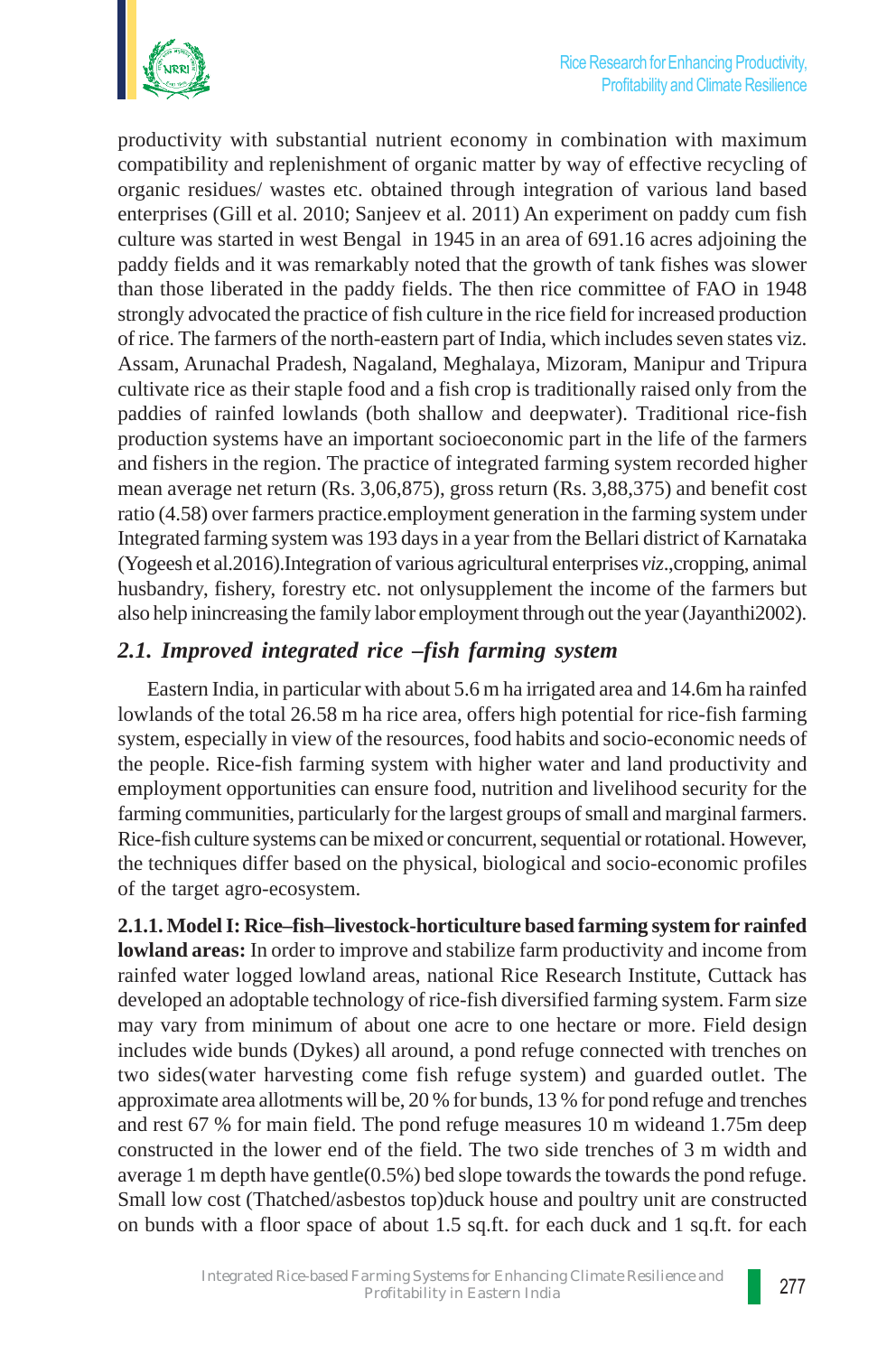



Fig. 1.Rice –fish–livestock-horticulture based farming system for rainfed lowland areas

poultry bird. Poultry unit may be projected upto 50% over the water in the pond refuge to utilize the dropping as fish food and manure in the system. In such case birds can be housed in cages made of wire net. A small goat house is made on the bund with floor space of about 2 sq.ft for each animal (Fig. 1 and2).

#### **i. Production Technology**

Production Technology broadly involves growing of improved photo-period sensitive

semi tall and tall wet season rice varieties with field tolerance to major insect pest and diseases. The suitable rice varieties are Gayatri, Sarala, CR Dhan 500, CR Dhan 505, Jalmani, Varshadhan for Odisha, Sabita, Jogen, Hanseswari for West Bengal, Sudha for Bihar, Madhukar and Jalpriya for eastern Uttar Pradesh and Ranjit, Durga and Sabita for Assam. Management of insect pest in rice crop is done with the use of sex pheromen traps, light traps and botanicals (Netherin/Nimbicidin spray at 1%). Indian major carps (Catla, Rohu, Mrigal) *Puntiussarana*, exotic carps (common carp, silver carp silver barb) and fresh water giant prawn (*Macrobrachiumrosenbergii*) fingerlings of 3-4" size and prawn juveniles of 2-3" size are released in a ratio of 75 % and 25 %, respectively at 10,000 per hectare of water area after sufficient water accumulation in the refuge and in the field. Fish and prawn are regularly fed at 2% of total biomass with mixture containing 95% of oil cake +rice bran (1:1) and 5% of fish meal. After rice, various crops like watermelon, mung sunflower, groundnut, sesame and vegetables are grown in the field with limited irrigations from the harvested rainwater. On bunds different seasonal vegetables are cultivated round the year including creepers on the raised platform, spices and pineapples are grown in shades. The fruit crops on bunds include varieties of dwarf papaya, banana T x D coconut and arecanut. Flowers like tuberose marigold etc. are also cultivated on the bunds. Both straw and oyster mushroom cultivation are done in the thatched or polythene enclose. Bee rearing is practice in 2-3 bee boxes on bunds. Agro-forestry component on the bund include short term plantation of mainly *Accacia* spp. (*A. mangium, A. auriculiformes).* Animal component constitutes improved breeds of duck, poultry birds and goats. Ducks are raised in the rice field upto the beginning of flowering stage and later in an enclose in pond refuge till the harvest of rice crop. Live *Azolla* is released @ 0.5 -1.0 t ha-1 and is maintained to supplement duck feed and also to some extent fish feed, besides nutrition to the rice crop. Fresh water pearl culture is integrated in the system using the host mussel (*Lamellidensmarginalis)* which is normally available in the lowland rice ecology. Components can however, be included in the system based on location – specific requirements are grown along with the rice crop and later in the refuge after the rice crop is harvested.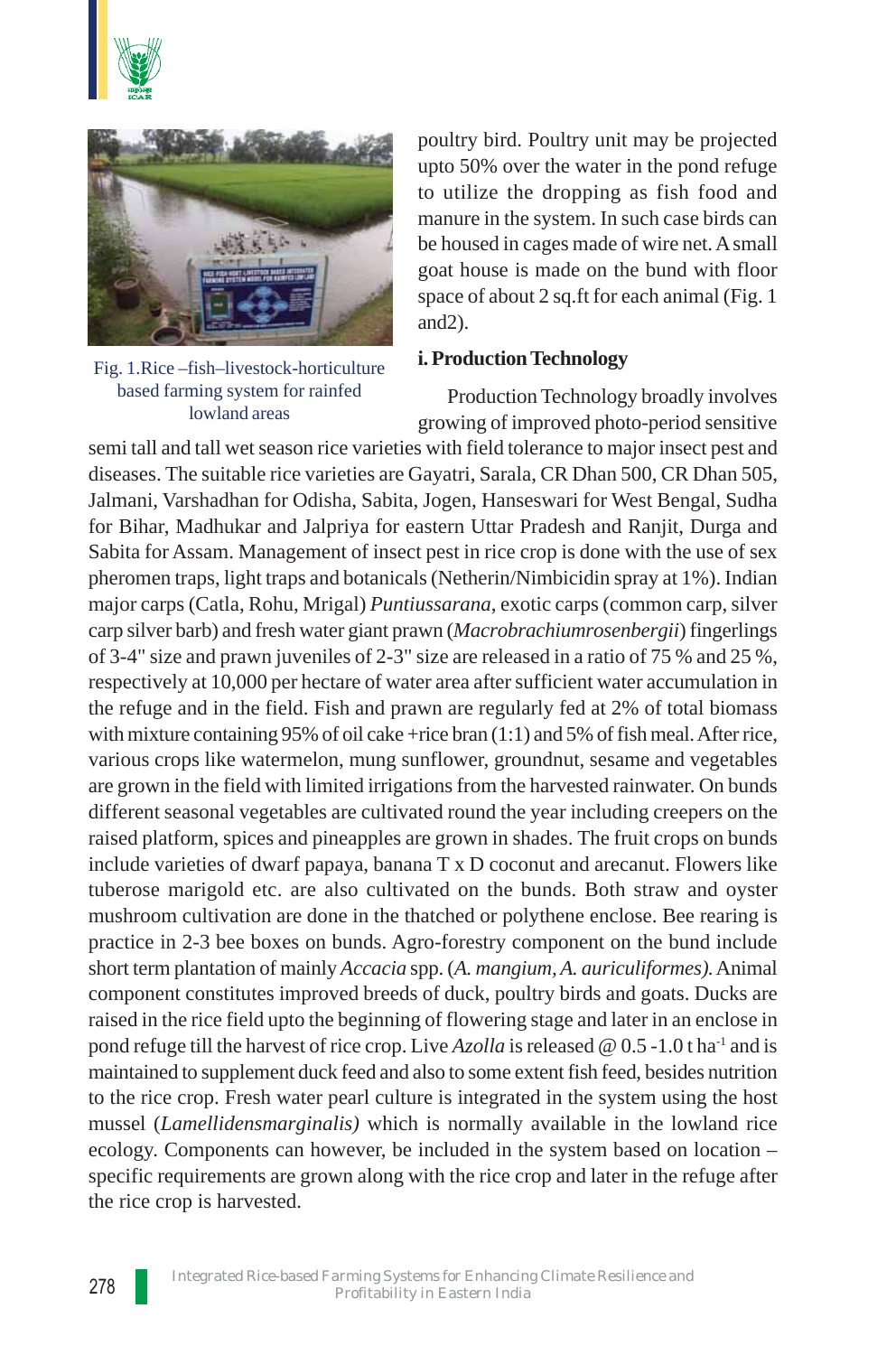

#### **ii. Productivity and economics**

The rice fish farming system can annually produce around 16 to 18 t of food crops, 0.6t of fish and prawn, 0.55 t of meat, 8000-12,000 eggs besides flowers, fuel wood and animal feed as rice straw and other crop residues from one hectare of farm. The net income in the system is about Rs. 76,000 in the first year. Subsequently, this increases to around Rs. 1,30,000 in the sixth year. This system thus increases farm productivity by about fifteen times and net income by 20 folds over the traditional rice farming in rainfed lowlands (Table 1). The rice fish system also generates additional farm employment of around 250–300 man-days ha<sup>-1</sup>year<sup>-1</sup>.

**Table 1. Cost of raising rice-fish-horticultural model in 1.0 ha area at NRRI.**

| S. No          | Particular                                                            | Amount<br>(Rs.) |
|----------------|-----------------------------------------------------------------------|-----------------|
| 1.             | Construction of pond refuge and trenches and dykes (2000 cm x 35)     | 70,000          |
| 2.5            | Constriction of platforms 16 No. @ 200/-                              | 3200            |
| 3.             | Pit digging, planting of fruit and silvicultural plants (125-130 No.) | 4000            |
| 4.             | Cost of seeds/seedlings/saplings                                      | 8,000           |
| 5.             | Cost of FYM/vermicompost                                              | 5000            |
| 6.             | Cost of fingerlings                                                   | 8000            |
| 7 <sub>1</sub> | Cost of fish feed                                                     | 5000            |
| 8.             | Small farm implements/equipments                                      | 5000            |
| 9.             | Labour 400 man days $@$ Rs. 150                                       | 60,000          |
|                | Total                                                                 | 1.68.200        |



Fig.2. Layout and transverse section of rice based integrated farming system for rainfed lowlands.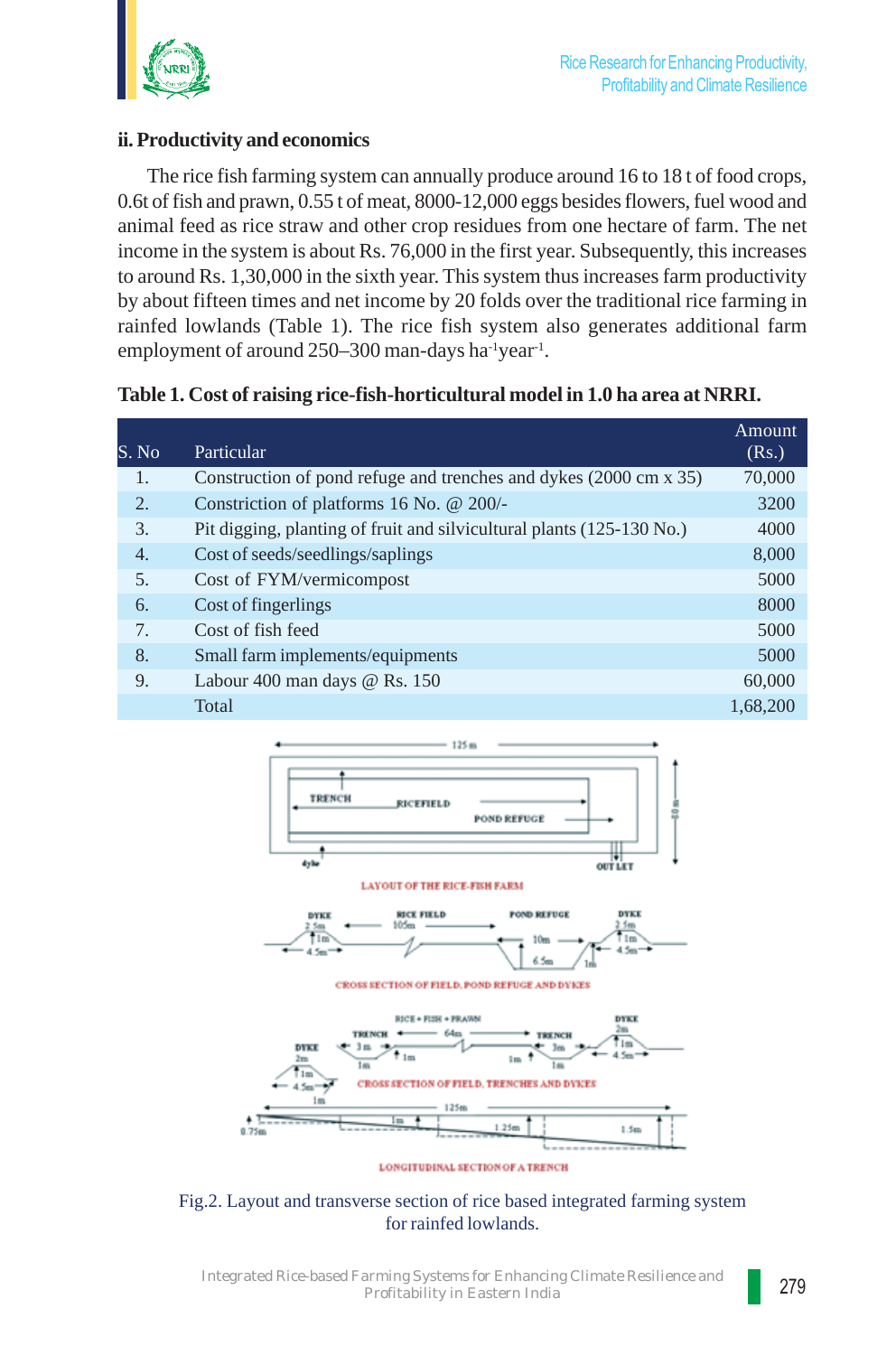

**2.1.2. Model II:Rice-fish-prawn-horticulture-agro-forestry based farming system for deep water:** With the aim of enhancing farm productivity in deep water areas (5- 100 cm water depth), a multi-tier rice-fish-prawn horticulture crops-agro-forestry based farming system model has also been developed in 0.06 hectares area at NRRI, Cuttack.

### **i. Production Methodology**

The design of the system includes land shaping in the form of uplands(tier I and tier II) covering about 15% of field area followed by rice field area of 40% as rainfed lowland (tier III) and deep water (tier IV). This rice field is connected to a micro water shed cum fish refuge (pond) of 20% area for growing of fish and prawn with the rice crop. Raised and wide bunds are made all around using 25% of the farm area. The production technology includes growing of high yielding varieties of *rainfed* lowland rice (Gayatri, Sarala)in teir III and deep water rice (Durga and Varshadhan) in tier IV along with the fish and prawn during wet season. Dry season crops like sweet potato, mung, sunflower, groundnut, vegetables are grown after lowland rice in tier III. Dry season rice is cultivated after the deep water rice is harvested in their IV. Harvested rain water in the pond refuge is used for irrigation of the dry season crops. Improved varieties of perennial (mango, guava, sapota) and seasonal fruit crops (Papaya, Banana, Pineapple) are grown in upland (tier I). Round the year different seasonal vegetables and tuber crops (sweet potato, elephant foot yam, yam bean, colocasia and greater yam) are cultivated in tier II(Upland). Agro-forestry (*Acaciamangium*) and plantation crops (coconut and areca nut) are planted on the northern side of the bunds. Greater yam is grown with the support of trunk of agro forestry tree. The productivity of the system is about 8 t of rice crop per hectare, one tone of fish and prawn per hectare, 20- 25 t of vegetablesha<sup>-1</sup> and 8.5 to 51.7 t of tuber cropsha<sup>-1</sup>. The cropping intensity in this system greatly increases to 170% in field and 360% in the upland.

### **ii. Productivity and economics**

Multi-tier rice fish horticulture based farming system can annually produce about 14-15 t of food crops, 1 t of fish and prawn, 0.5 -0.8 t of meat, 10000-12000 eggs in addition to flowers and 3-5 t of animal feed from 1 hectare farm area. The productivity of food crops further increases to 16-17 t besides, 10-12 t of fiber/fuel wood from eight year onwards due to addition of produce from perennial fruit crops and agro-forestry components. The net income in this system is around Rs. 1,00,000ha-1 in the first year. This will increase to Rs. 1,50,000 or more from the eight year onwards.

**2.1.3. Model III:Rice-based integrated farming system under irrigated condition:** With the objective of improvement of livelihood of small and marginal farmers, rice based integrated farming system model for irrigated areas has been developed at NRRI, Cuttack.

### **i. Production Methodology**

About an acre of integrated farm area has been reoriented for the farming system of which 30% of the area is converted to two rice plus fish fields of 600 sq.m area each with a refuge of 15% area and another 30% area is developed into two nursery fish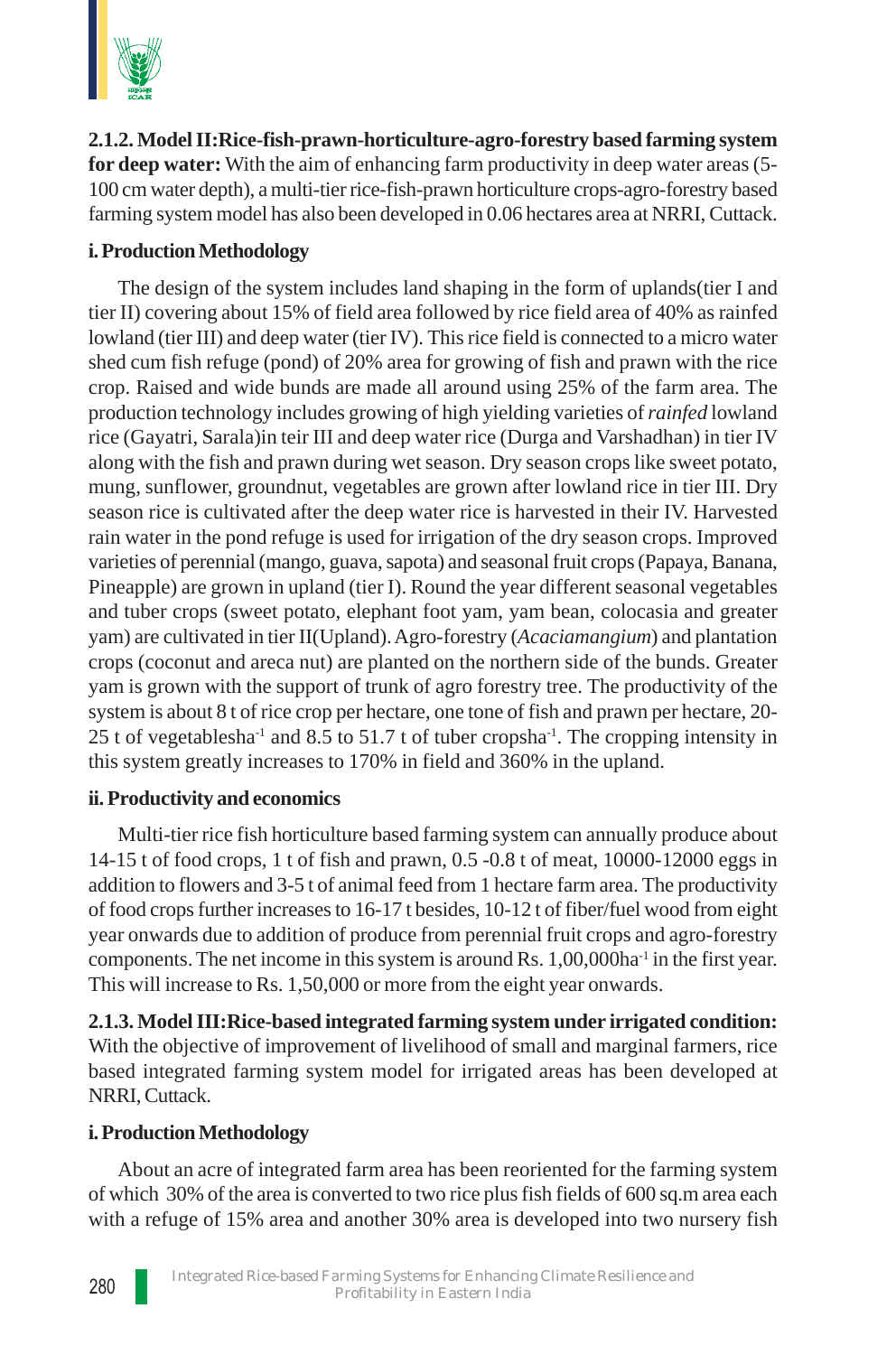

ponds of equal size of fingerlings rearing (Fig. 3). The remaining 40% (1500 m<sup>2</sup>) area is utilized as bunds for growing vegetables, horticultural crops and agro-forestry. Three rice crops are grown in the sequence of kharif rice (Sarla/Durga) followed by rabi rice (Naveen/Shatabdi) and then summer rice(Vandana/Sidhant). Yellow stem borer pest is controlled by using sex pheromone traps or by applying 1% Nethrin/Nimbecidine. Fish culture is taken up with catla, rohu and mrigal species. The fish fingerlings are reared in the two nursery ponds and are used for culture with rice crop in the system. The excess fingerlings are sold out. On the bunds agro-forestry plants like teak, Accacia, sisoo, neem, aonla and bamboo are planted on the northern and southernbunds. Horticultural crops such as banana, papaya and arecanut are grown on the bunds. Pineapple and spices are cultivated in the shade. Flowers like marigold, hibiscus and jasmine are also cultivated in the western bund in 50m<sup>2</sup> area. Two plants of lemon and each of guava, jackfruit, mango and litchi are also planted on the southern bund near the farm house to meet the household requirement. One poultry and one duckery unit are integrated in the system in which 40 poultry birds are raised during the dry seasons(October to April) and 20 ducks are reared during the wet season (July to December).

#### **ii. Productivity and economics**

Three crop of rice yields 800 to 1000 kg of grain per year. Entire produce is sufficient to cater the need of the small farm family. The straw is used for the cattle feed, mushroom base and roof of the farm house. Rest of the straw is sold to earn Rs. 500- 1000 per year. After 2-3 months of rearing, fish fry worth of Rs. 4000-5000 is sold to the

other farmers. Fish are harvested according to the need after the size becomes 250-300 g after 6 months or 0.5-1.0 kg after a year. The income from fish rearing in the system is Rs. 20,000. Pulses (mungbean, blackgram and pigeonpea) taken on the slope and bunds are just enough to meet the protein requirement of the farm family.

### *2.2. On Station Research*

**2.2.1. Rice-ornamental fish culture:** In order to utilize the rice ecology for value added aquaculture, the technique of breeding and culture of ornamental fishes in irrigated lowland rice field has been developed at NRRI, Cuttack (Fig 4.). The rice field has been renovated to make a pond refuge and raise bunds all around. Ornamental fishes like Blue gourami, Red gourami, Pearl gourami, Guppies are bred and cultured with rice (lowland varieties) crop during wet season. During the dry season, rice (Naveen)cropwas



Fig. 3. Transverse section of the rice based integrated farming system for irrigated area

Fig. 4.Rice + ornamental fish system under irrigated lowlands.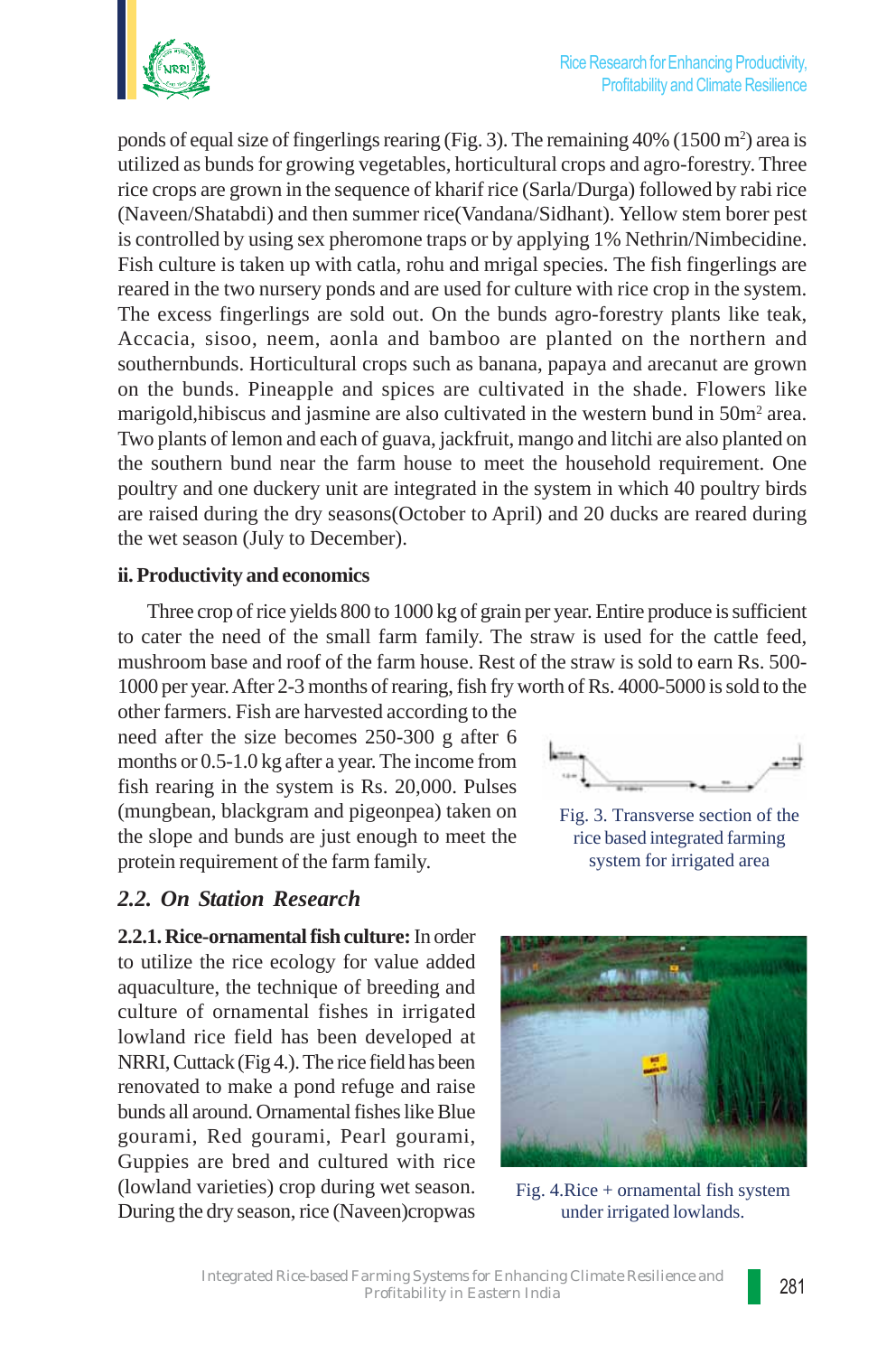

grown along with ornamental fishes with irrigation. About 25,000-6,00,000 ornamental fishes ha-1were produced in the system, in addition to 3.5t and 5.0t of rice grain during wet and dry seasons, respectively (Anonymous 1999).

**2.2.2. Lowland weeds and their bio-control:** Weed flora of different rainfed lowland ecosystems were studied with special reference to rice-fish system at the farm of NRRI, Cuttack revealed that with increase of water depth, the weed flora decreased by 39% under rice–fish system indicating fish as a potential bio-control agent for aquatic weeds.

The study conducted by Sinhababu et al. (2013) suggested that exotic carps (grass carp, silver barb and common carp in order) were more effective than Indian carps for control of weed in rainfed lowland rice fields and among the Indian carps, rohu showed potential for weed control. Under the categories of grassy, sedges, broadleaf and aquatic weeds total 13 major weeds were observed in the rice fields. Grass carp reduced maximum weed biomass with weed control efficiency (WCE)of 63% at 60 days after transplanting (DAT) and 62% at 100 DAT followed by silver barb and common carp (Table 2). Among the Indian carps, only rohu was effective in control of weeds (WCE 23% at 60 DAT).

|                      | Weed biomass        |                      | Weed biomass        |                     |
|----------------------|---------------------|----------------------|---------------------|---------------------|
|                      | $(gm^{-2})$         | WCE(%)               | $(g m-2)$           | WCE(%)              |
| Treatments           | 60DAT               | 60DAT                | 100DAT              | 100DAT              |
| $Rice + grass carp$  | 0.28 <sup>d</sup>   | 63.34a               | 13.87 <sup>d</sup>  | $62.31^{a}$         |
| $Rice + silver barb$ | 0.32 <sup>cd</sup>  | $60.54$ <sup>a</sup> | $15.62^{cd}$        | 56.55 <sup>ab</sup> |
| $Rice + common carp$ | 0.43 <sup>c</sup>   | 46.89a               | 21.72c              | 41.81 <sup>b</sup>  |
| $Rice + rohu$        | 0.61 <sup>b</sup>   | 23.10 <sup>b</sup>   | 28.40 <sup>b</sup>  | $23.22^{\circ}$     |
| $Rice + catala$      | 0.77a               | 4.99c                | 32.86 <sup>ab</sup> | 8.49 <sup>c</sup>   |
| $Rice + mrigal$      | 0.76 <sup>a</sup>   | $3.44^{\circ}$       | 31.75 <sup>ab</sup> | 11.23c              |
| Rice                 | $0.80$ <sup>a</sup> |                      | 36.42a              |                     |

|         | Table 2. Weed biomass and weed control efficiency (WCE) in rice alone and rice-fish |  |  |
|---------|-------------------------------------------------------------------------------------|--|--|
| fields. |                                                                                     |  |  |

*Source:Sinhababu et al. (2013)*

**2.2.3. Methane and nitrous oxide emission from rice–fish fields and refuge tank:** Datta et al. (2009) observed that  $\text{CH}_4$  emission from rice field plots sown with the two rice cultivars, with or without fish, varied considerably ( $cv = 17\%$ ). Methane emission was low in all the plots up to 30 days after sowing (DAS). Presence of fish resulted in an increase in  $\mathrm{CH}_4$  emission from both the rice cultivars with two sharp peaks recorded at flowering and maturity stages of the rice crop. The mean  $\rm CH_{_4}$  emission (mg  $\rm CH_{_4}$  m  $^{2}$  h<sup>-1</sup>) from sowing till harvest followed the order: Varshadhan + fish (2.52) > Durga + fish (2.48) > Durga (1.47) > Varshadhan (1.17). Cumulative  $\text{CH}_4$  emission was highest in the treatment Varshadhan + fish  $(96.33 \text{ kg ha}^{-1})$ while the lowest emission was reported in field plots planted to cv. Varshadhan without fish  $(45.38 \text{ kg ha}^{-1})$ . Thus, percentage increase in  $\text{CH}_4$  emission as a result of fish rearing was 112 in case of cv. Varshadhan and 74 in case of cv. Durga. Methane emission from the pond refuge followed a similar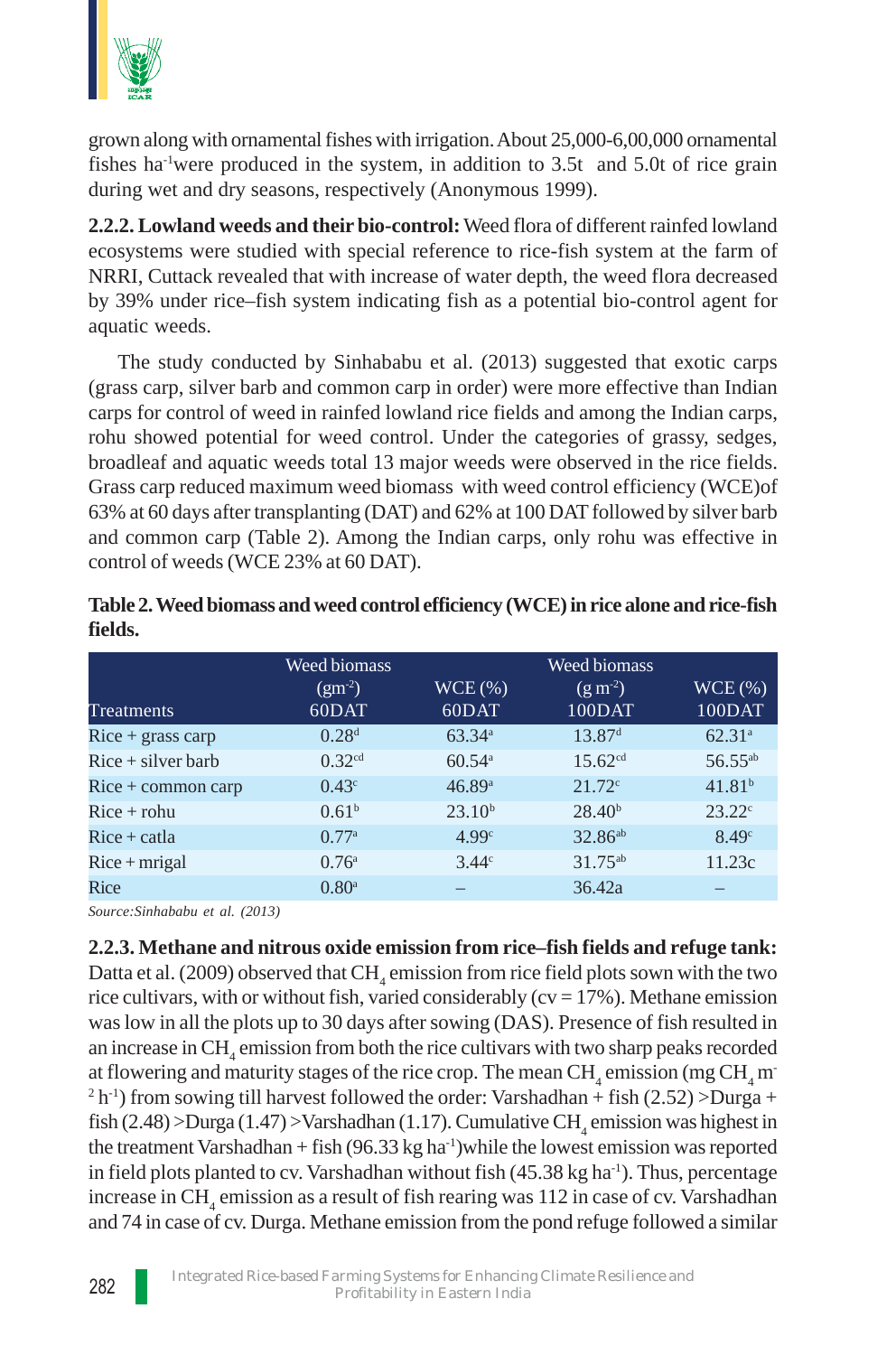

pattern as that from rice fields. On the contrary, Unlike  $\rm CH_{4}$ ,  $\rm N_{2}O$  emission flux from rice fields exhibited a peak almost immediately after germination and stand establishment, at 30–36 DAS and declined thereafter (Fig.2). As a whole, N<sub>2</sub>Ofluxeswere comparatively low during the entire cropping period become greater only towards maturity of the rice crop when the floodwater receded and the field started drying.

**2.2.4. Physio-chemical parameters under rice fish system:** Plots from an average of 28.51–28.94 °C in the different field plots in the morning (at 9:00 h) to around 32.23– 34.63 °C in the afternoon (at 15:00 h) (Table 1). Field plots without fish exhibited significantly higher range of water temperature. The mean pH values also exhibited significant differences ( $p<0.05$ ) between the mean water temperature increased considerably during the course of the day.

**2.2.5. Fish Growth and Performance:** Indian major carps, exotic carps and fresh water prawn was reared at a density of  $0.6m<sup>2</sup>$  (1 Prawn: 8 Fish) in the system. Among the fishes, common carp was found to attain maximum size(2.4 kg) followed by Catla (2.0 kg) and the prawn attained asize of 100 to 270g. Sampling and partial harvesting indicated an estimated productivity of fish and prawn as 350 kg per ha per season from the rice-fish system.

**2.2.6. Validation and adoption in the farmer's field:** Since last two decades, rice-fishhorticulture based farming system was developed in different villages/blocks of Jagatsinghpur and Puri districts of Orissa, under different project funds. Recently during 2014 and 2015 a farmer Sri.KunjoMullick, from Jagasinghpur district belonged to small farmers category developed his rice growing farm into rice fish integrated farming system under the guidance of NRRI experts. His rice field was prone to flood during wet season due to poor drainage, back water and remain waterlogged for nearly 4-5 months. Rise in salinity level was another problem during end march till monsoon. The farmer mostly grew local rice varieties with low inputs and could get very low rice produce (0.8-1.0 t ha<sup>-1</sup>) and hence could not sustain his livelihood. An initial investment of Rs 72,000 was done by the farmer for establishment and shaping of his rice area (Total 4 acres) into watershed/pond area of about 1 acre, where he was advised to put the Indian major carps and the dug out soil was transformed into raised dykes where the farmer took banana, coconut and vegetable crops like cowpea, pumpkin, leafy greens, drum stick etc. Poultry and duckery was taken in the house made with locally available materials. At the end of the year he could get the net income of Rs. 1,50,000 with the cost benefit ratio of 1:2.08.

## **3. KNOWLEDGE GAPS**

Traditional agriculture is known to cause environmental degradation because it involves intensive tillage, when practiced in areas of marginal productivity. Technologies and management strategies that can inflate productivity need to be developed. At the same time, ways need to be found to preserve the natural resource base. Within this framework, an integrated farming system represents a key solution for enhancing overall production and safeguarding the environment through judicious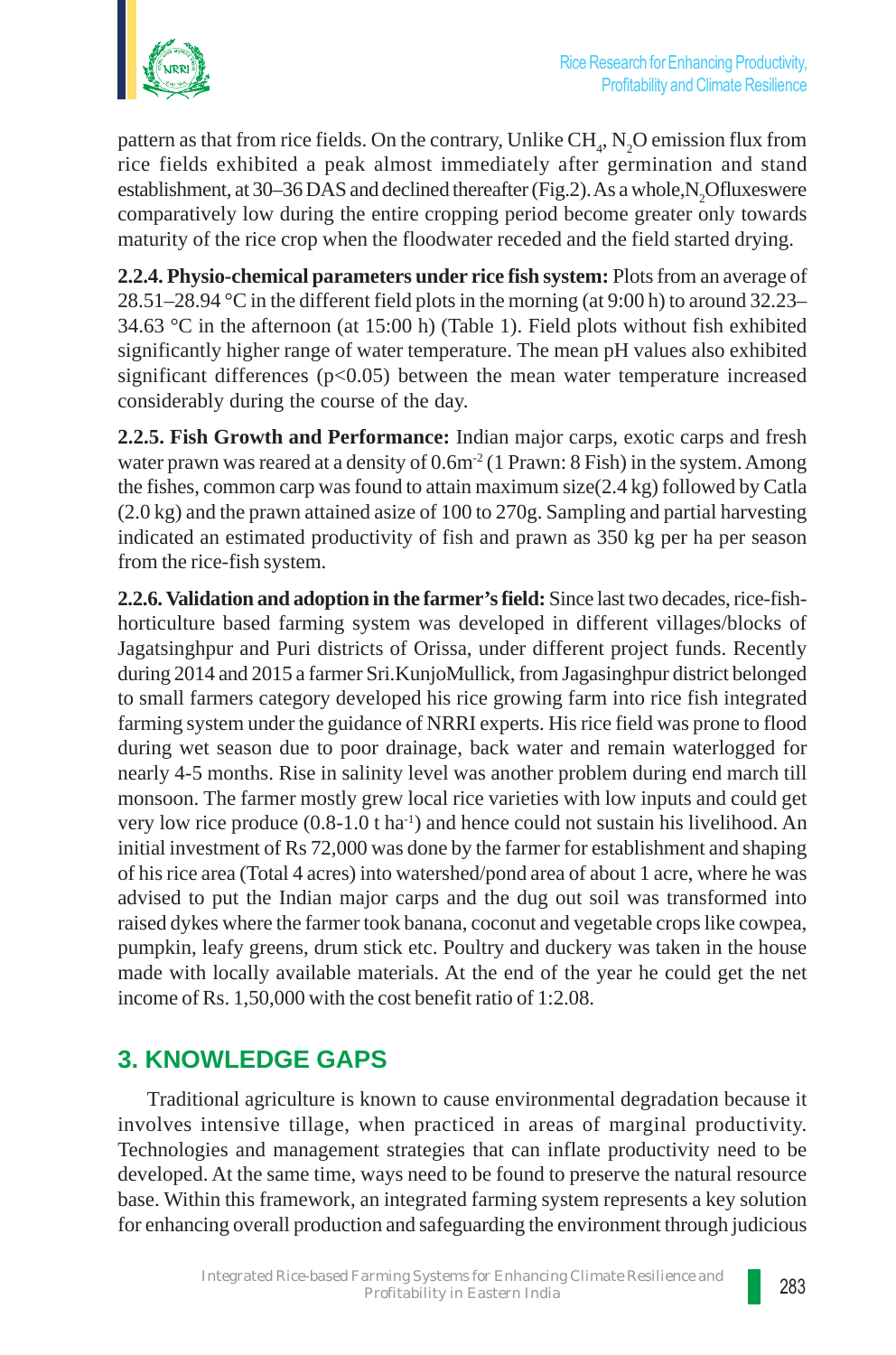

and efficient resource use. Though many farmer, practices integrated farming system traditionally in their homestead land but is not foolproof in combating climatic vagaries and is mostly non interactive. The available resources in these areas, for modest growth in land productivity is not utilized efficiently to reduce the risk related to land sustainability *vis-a –vis* employment problem. Poor understanding of interaction and linkages between the components under rice based integrated farming system is the main reason for underutilization of resources and thereby unutilized rural employment leads to poor economic condition of the farmer.The integrated nature of goal-based modelling and the opportunity to play with the system might enhance learning about the different components, their mutual relations and the potentials of the farm system.

## **4. RESEARCH AND DEVELOPMENT NEEDS**

Climate change is already happening and its effects, especially on India's rural communities are particularly adverse. Although integrated crop–livestock systems have been practiced globally for millennia, in the past century, farmers have tended toward increased specialized agricultural production for better profitability, concerning about natural resource degradation, stability of farm income, long-term sustainability. Revitalizing integrated crop–livestock systems could foster crop diversity, better managements of selected areas of the landscape to achieve multiple environmental benefits. Integrated systems inherently would utilize animal manure, mutual benefits of crop and livestock's which enhances soil tilth, fertility, and C sequestration, and adoption would enhance both profitability and environmental sustainability of farms and communities. The system components combination complexity and potential for public benefit justify the establishment of a new national or international research initiative to overcome constraints and move toward greater profitability and sustainability. The approach to climate-resilient agriculture will help increase the response capacity of farmers and the resilience of the ecosystem, and reduce their risks to climate change. The need is to highlight the key issues and understand the practical challenges that must be addressed to build the capacities of rural communities (small and marginal farmer's) to participate and robustly adapt to mitigate the climate change effects on agriculture.

In the climate change scenario, agriculture needs multi-sectoral and multi-agency approach;well planned synchronised efforts for achieving sustainable agricultural productivity and nutritional security and building resilience capacity of the people and their livelihoods. Specific integrated farming system technology 'package of practices' needs to be developed depending upon the farmers' need and requirement to the specific situation. Development of information system for providing timely, accurate crop-weather advisories helps in minimizing risk and losses. Promoting/ reviving of indigenous crop varieties and reverse the loss of agro-biodiversity is essential as indigenous crops are more resilient to climate variations and farmers have better equipped knowledge for handling them, and traditional crops generally meet the food preferences of communities. Reduction and proper utilization of waste generating from agriculture practices and post harvest stages and their utilization and value addition will reduce the carbon footprint.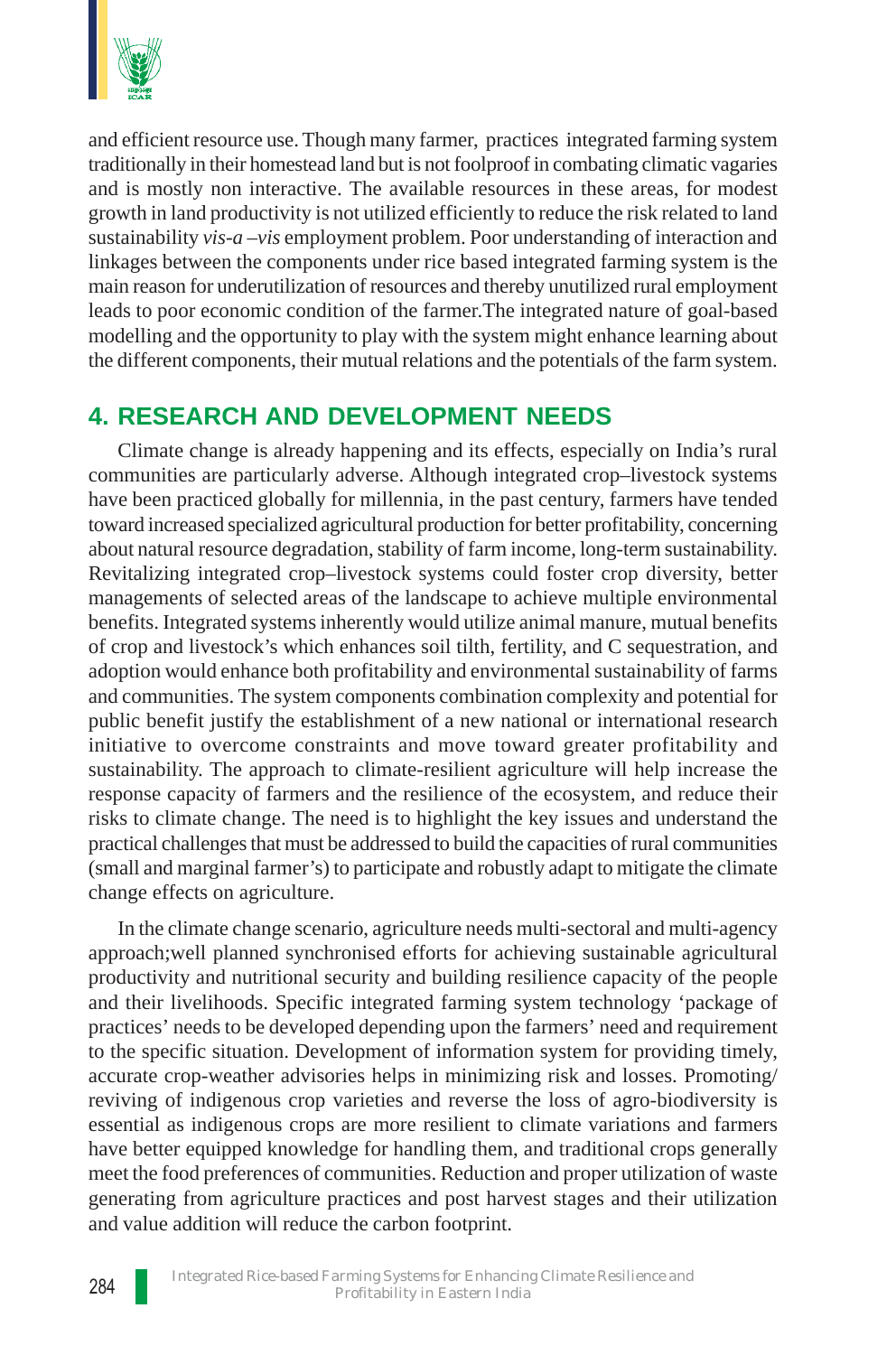Weather-based locale-specific agro-advisories, contingent crop planning, promotion of low external input technology, water budgeting, diversification for livelihood security, conservation and promotion of indigenous varieties and biodiversity need to be taken up in the respect of mixed integrated farming system are to be relooked in the newer prospective for successful adoption of farming system in the climate change scenario.

The way forward is to climate-smart sustainable integrated farming system. The healthy soil, land and ecosystem with suitable ecosystem services are the main issues, which will greatly contribute to conservation of precious resources (water, energy, soil health, etc.),while decreasing the carbon footprint in agriculture. Good quality storage facilities and marketing and value-addition of products would protect the income of small-holder producers.

# **5. WAY FORWARD**

The need for diversification of farming practice is thereby needed as the income of farmers who depend solely on the produce of their traditional mono crop of rice pattern is decreasing due to limited profit margin and changed food consuming habits. Over the last two decades dietary pattern has been changed due to higher income generation, change in food habit, population explosion has also changed the supply and demand profiles of food. To meet the continuous rise in demand for food, stability of income and diverse requirements of food grains, vegetables, milk, egg and meat integrated farming systems (IFS) seems to be the feasible solution, thereby improving the nutrition of the small-scale farmers with limited available resources. Integration of different related enterprises with agriculture crops provides ways to recycle products and by-products of one component as input of another linked component which lessen the cost of production and thus raises the total income of the farm.Multiple land use through integration of crops, minor livestock with aquaculture can result in the best and optimum production from unit land area. In other words integrated farming system can be practiced as micro business by farm youthfor achieving regular income. Most of the constraints in agriculture can be removed by integration of diverse enterprises which will solve most of the existing economic and evene cological problems besides increasing productivity many-fold. Moreover,the expenditure on fertilizers also declined due to availability of a good amount of manure, which resulted into a saving of 50% expenditure on fertilizers as compared to arable farming (Tomer et al. 1982). The prospect of improved research methods for the integrated farming system is also an issue. This method should be tested in different agro-climaticzones through out the country and improve it for wide-scale adoption with low invest capital for small and marginal farmers as well as agri-enterprenuers.

### **References**

- Agriculture Census. (2010) Department of Agriculture & Co-operation, Ministry of Agriculture, Government of India, New Delhi
- Anonymous (1999) Annual Report (1998-99) Fish and Prawn production in the Rice-fish diversified farming system pp69.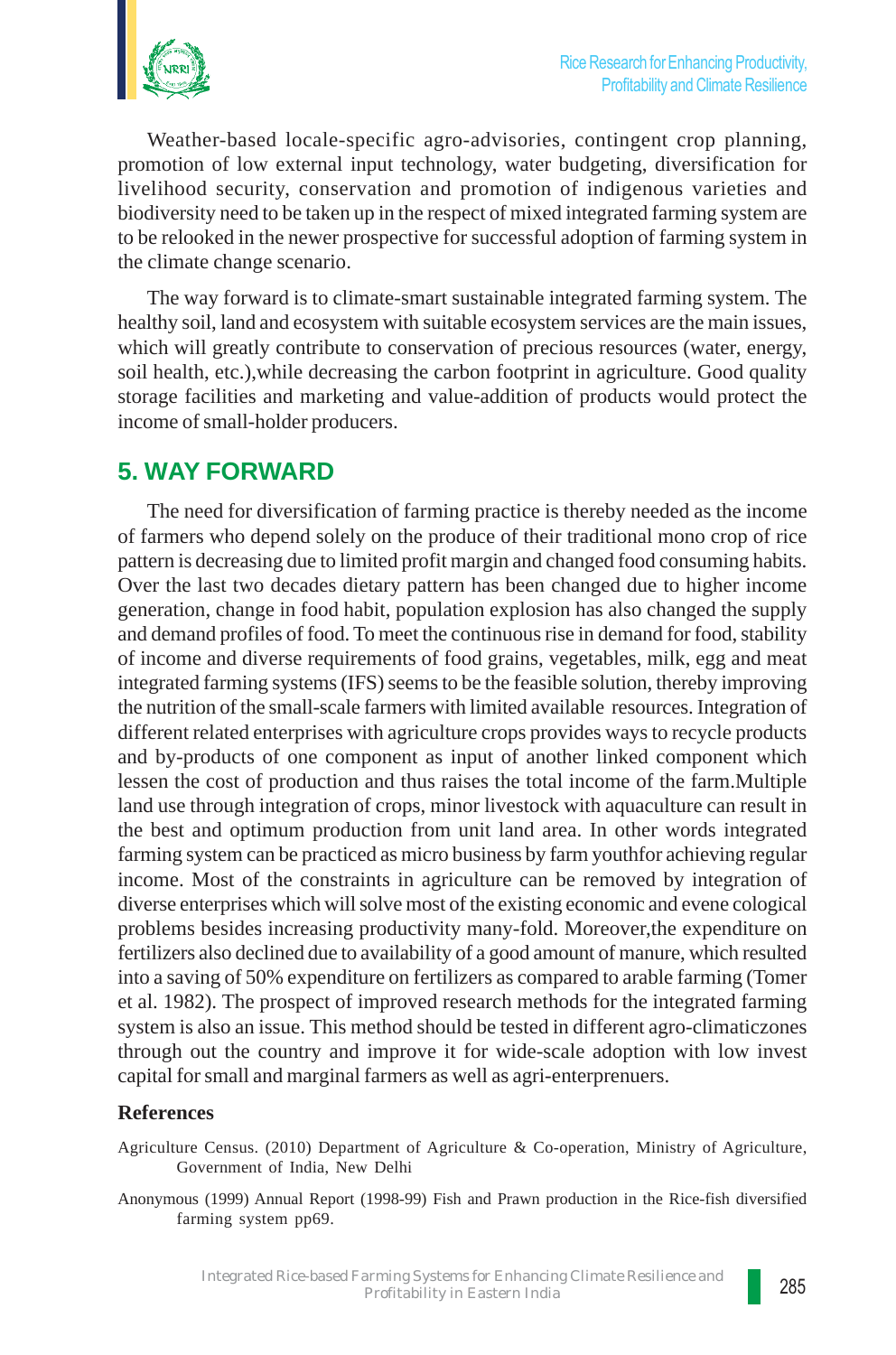

- Ashby JA (2001) Integrating research on food and the environment: an exit strategy from the rational fool syndrome in agricultural science. Conservation Ecology. 5(2): 20.
- Behera UK, Jha, KP and Mahapatra IC (2004) Integrated management of available resources of the small and marginal farmers for generation of income and employment in eastern India.Crop Research 27(1): 83-89
- Behera UK and Mahapatra IC (1999) Income and employment generation of small and marginal farmers through integrated farming systems*.*Indian Journal of Agronomy. 44(3): 431- 439.
- Datta A, Nayak DR, Sinhababu DP, Adhya TK (2009). Methane and nitrous oxide emissions from an integrated rainfed rice-fish farming system of Eastern India Agriculture Ecosystem and Environment 129: 228–237.
- Faroda AS, Yadav RS and Pal RN (1978) Comparative economics of specialized dairy farming, mixed farming and arable farming. Journal of Research 8: 234-39.
- FAO (2012) FAOSTAT, http://faostat.fao.org/site/339/default. aspx
- Furuno T (2001) The Power of Duck (Integrated Rice and Duck Farming) Australia: Tagari Publications.
- Gill MS, Singh JP and Gangwar KS (2010) Integrated farming system and agriculture sustainability. Indian Journal of Agronomy 54(2): 128-39.
- Government of India (2009) Economic Survey of India, pp. 199-200. http://Indiabudget.nic.in
- Jayanthi C (2002). Sustainable Farming System and lowland farming of Tamil Nadu.IFS Adhoc scheme.Completion Report.
- Kumar Sanjeev, Singh SS, Meena MK, Shivani and Dey A (2012) Resource recycling and their management, under integrated farming system for lowlands of Bihar. Indian Journal of Agricultural Science 82 (6):504-510.
- Mahapatra IC (1992) Farming systems research challenges and opportunities. Eastern Indian Farming System Research & Extension Newsletter 6: 3–10.
- Praphan N (2001). Resilient of indigenous knowledge, fight to world crisis. Isan alternative farming network, Ubonratchathani, Thailand.
- Pullin RSV (1998) Aquaculture, Integrated Resources Management and the Environment. In: Mathias JA, Charles AT, Baotong H (Eds.), Integrated Fish Farming. Proceedings of a Workshop on Integrated Fish Farming, 11–15 October 1994, Wuxi, Jiangsu Province, China.CRC Press, Boca Raton, Florida, USA.
- Ruaysoongnern S and Suphanchaimant N (2001) land-use patterns and agricultural production systems with emphasis on changes driven by economic forces and market integration. In: Kam, S.P., Hoanh, C.T., Trebuil, G. and Hardy, B. (Eds.). Natural resource management issues in the Korat basin of northeast Thailand: An Overview. Proceedings of the Planning Workshop on Ecoregional Approaches to Natural Resource Management in the Korat Basin, Northeast Thailand: Towards Further Research Collaboration, held on 26-29 October 1999, KhonKaen, Thailand. Los Banos (Philippines): International Rice Research Institute, pp 67-77.
- Shamim Al Mamun, FouziaNusrat and Momota Rani Debi (2011) Integrated Farming System: Prospects in Bangladesh.J. Environ. Sci. & Nat. Resources4(2): 127-136.
- Singh K, Bohra JS, Singh, Y and Singh JP (2006) Development of farming system models for the north-eastern plain zone of Uttar Pradesh. Indian Farming 56(2): 5-11